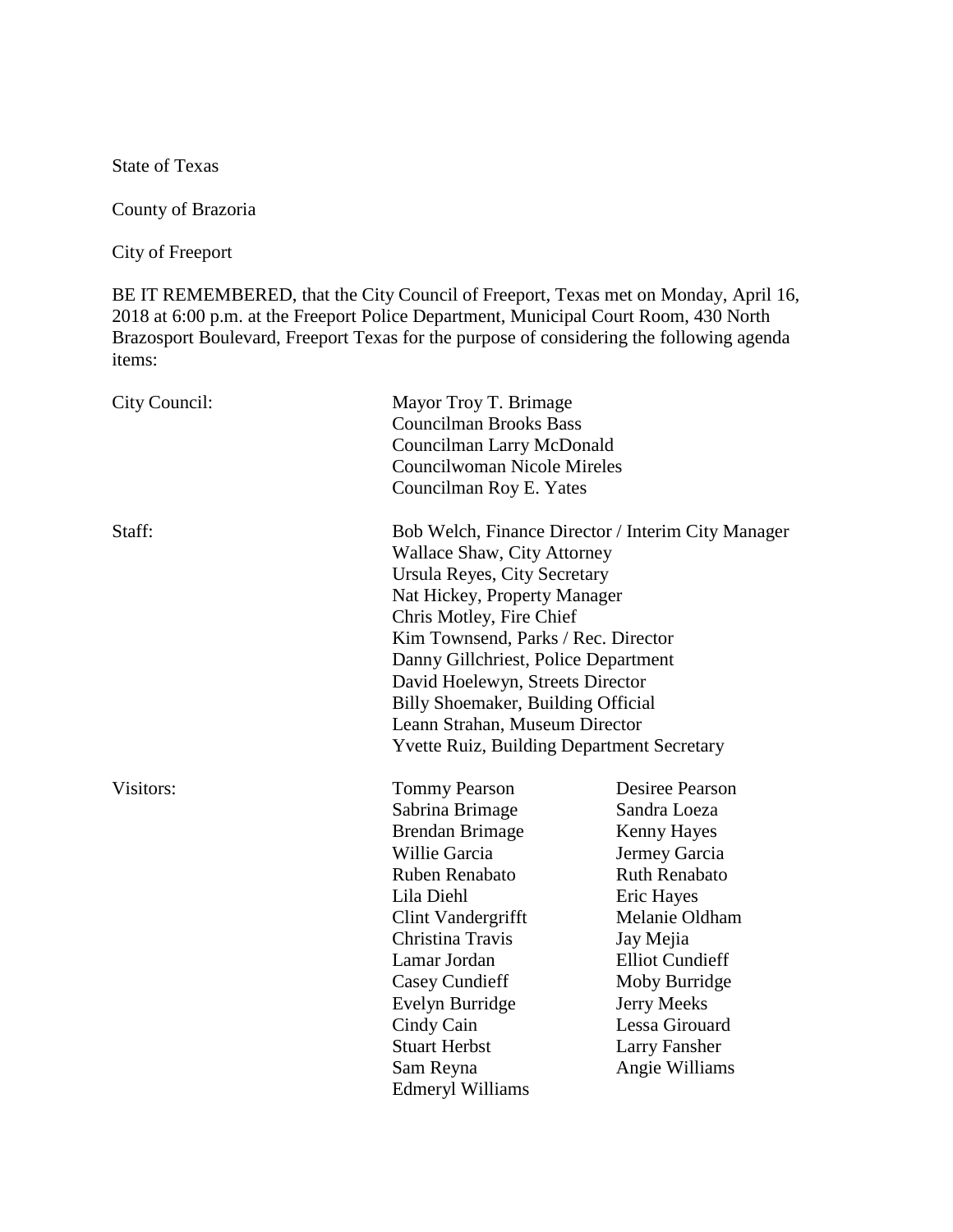Call to order.

Mayor Troy T. Brimage called the meeting to order at 6:18 p.m.

## Invocation.

Wallace Shaw offered the invocation.

### Pledge of Allegiance.

Mayor Troy T. Brimage led the Pledge of Allegiance.

### Attending citizens and their business.

Kenny Hayes stated that he went to the park that Councilman McDonald asked Kim Townsend to check out and he said that it was immaculate.

### Consideration of approving the minutes for March 20, 2018 and April 2, 2018.

On a motion by Councilman McDonald, seconded by Councilwoman Mireles, with all present voting "Aye", Council unanimously approved the March 20, 2018 and April 2, 2018 Council Minutes.

Consideration of adopting a Proclamation declaring April 2018 as Fair Housing month in the City of Freeport.

On a motion by Councilwoman Mireles, seconded by Councilman Bass, with all present voting "Aye", Council unanimously approved adopting a Proclamation declaring April 2018 as Fair Housing month in the City of Freeport.

Consideration of awarding the contract for paving (1) Fourth Street, beginning at the East side of Dixie Drive to apron at Brazosport Blvd. (2) Eight Street, intersection with Riverview and additional street as needed (3) Yaupon Street and its intersection with  $11<sup>th</sup>$  Street, and additional street (4) Yaupon Street and its intersection with  $10<sup>th</sup>$  Street, contained in the bid package, to the successful bidder, and authorizing the Mayor to sign and the City Secretary to attest such contract.

Mayor Brimage stated that Sorrell Construction won the bid for \$525,000.00 dollars for this concrete paving work.

Councilman Bass asked for corrections to be made on wording on bid.

On a motion by Councilman Bass, seconded by Councilman McDonald, with all present voting "Aye", Council unanimously approved awarding the contract for paving (1) Fourth Street,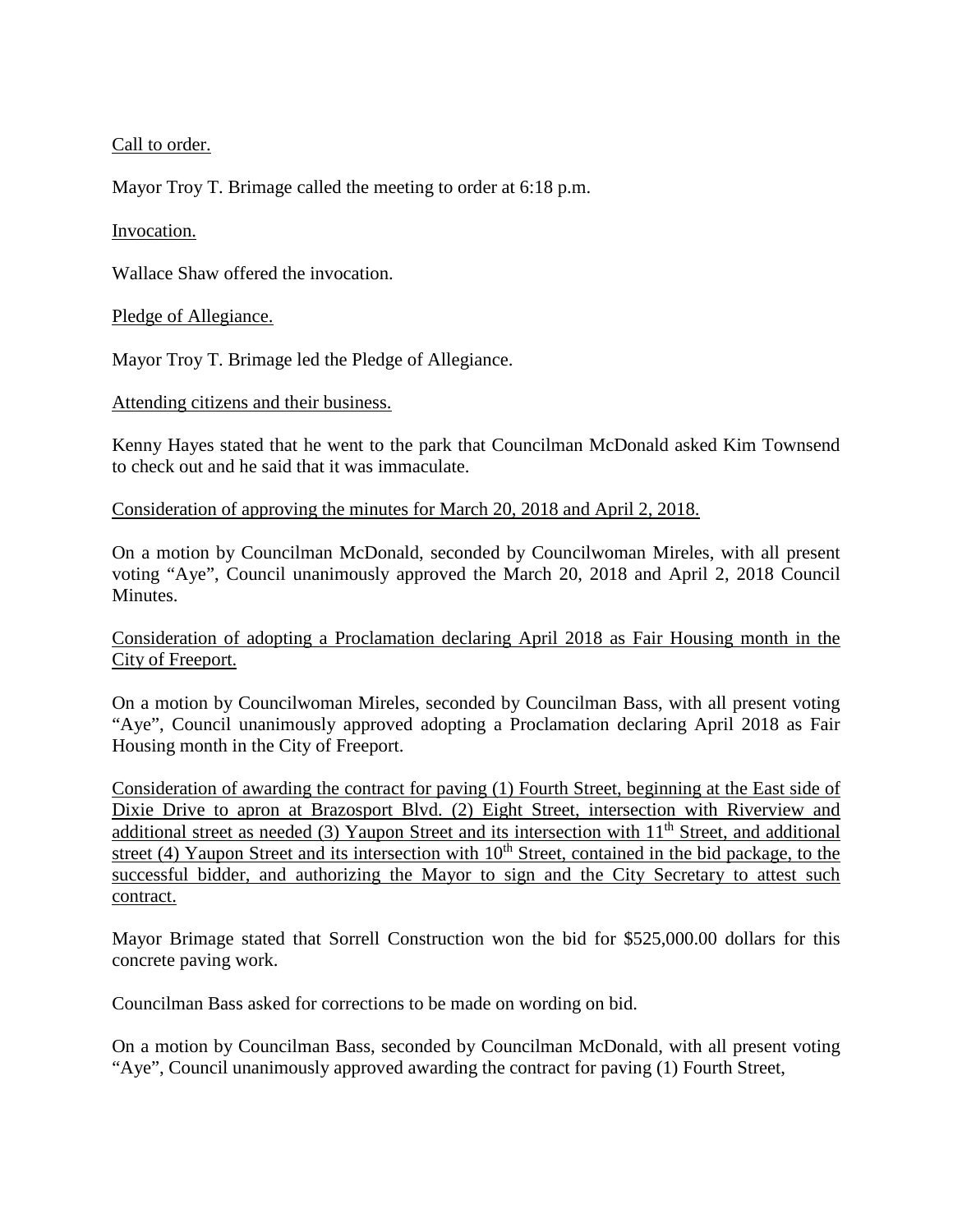beginning at the East side of Dixie Drive to apron at Brazosport Blvd. (2) Eight Street, intersection with Riverview and additional street as needed (3) Yaupon Street and its intersection with  $11<sup>th</sup>$  Street, and additional street (4) Yaupon Street and its intersection with  $10<sup>th</sup>$  Street, contained in the bid package, to the successful bidder, Sorrell Construction for \$525,000.00 dollars, and authorizing the Mayor to sign and the City Secretary to attest such contract.

## Consideration of authorizing payment of membership dues for Brazoria County Shoreline Restoration Task Force in the amount of \$7,500.00

Chief Motley stated that this has been a membership that the City has been a part of since Mr. Bottoms administration and when we annexed the beach waterfront. Mr. Motley asked to continue to fund this project because in two years they are looking for federal funding in improving our beaches. He stated that it's not only for recreational use but is also a barrier island to our levee system during storms.

Councilman Bass asked if we would have to approve a budget amendment and Mr. Welch said yes we would have to have a budget amendment.

On a motion by Councilman Bass, seconded by Councilman McDonald, with all present voting "Aye", Council unanimously approved authorizing payment of membership dues for Brazoria County Shoreline Restoration Task Force in the amount of \$7,500.00

Mayor Brimage opened the joint Public Hearing with Planning Commission at 6:30 PM

Consideration of approving and if necessary calling a joint Public Hearing with Planning Commission to consider replatting a portion of the Freeport Townsite to be called Brazos Shores Section 1 plat.

Casey Cundieff presented a drawing of 800 Block of 2nd Street divided that Block into 9 different lots all 50 foot lots except the one on the West Side that one is a 60 foot lot. They run all the way from 2nd Street to the River.

Mr. Shaw stated they we have to call a Public Hearing and that it has to be published in the paper 15 days prior to the Public Hearing

Casey Cundieff stated that they want to replat the 800 Block of 2<sup>nd</sup> Street and build on these nine lots for residential use.

Councilwoman Mireles asked Mr. Cundieff if he was going to be selling the lots or building houses. Mr.Cundieff said that he was going to build at least one house and sale the rest of the lots that it all depended on how it went.

On a motion by Councilman McDonald, seconded by Councilwoman Mireles, with all present voting "Aye", Council unanimously approved calling a joint Public Hearing with Planning Commission on May 7, 2018, at 6:00 p.m. to consider replatting a portion of the Freeport Townsite, including the 800 Block of 2<sup>nd</sup> Street, to be called Brazos Shores Section 1 plat.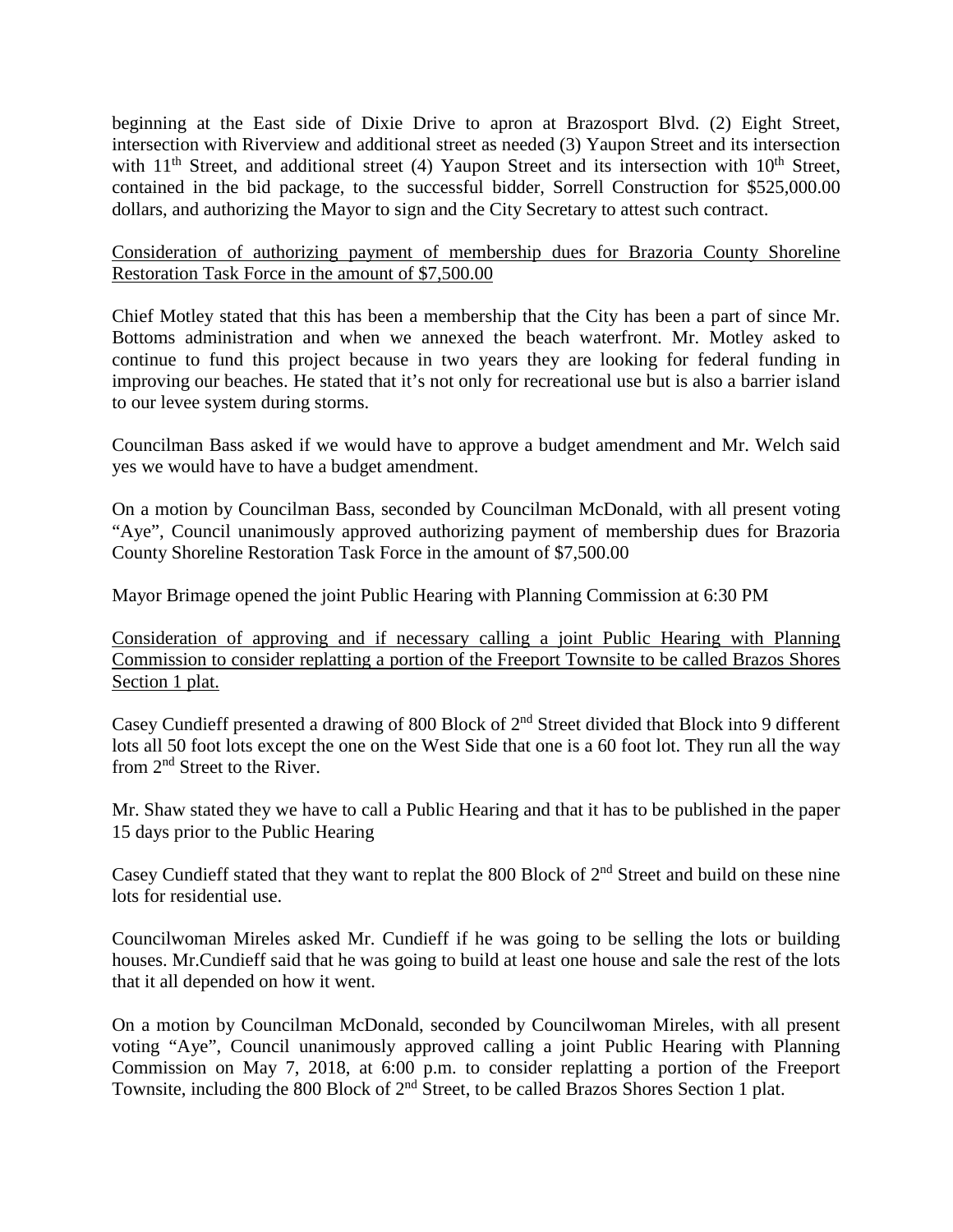Casey Cundieff announced for everyone to go out and eat at Sweet T's to support the Brazosport High School class of 2020.

Closed the Public Hearing at 6:37 PM.

## Consideration of moving forward on amending the zoning ordinance to provide an exception for building under certain circumstances on 25' foot lots.

Mayor Brimage stated that we have over four hundred 25' foot lots that have been sitting for years and undevelopable. Mayor Brimage said that he wants them to be desirable homes and to attract people to the City of Freeport. He said we would have to have our Code Department to put together a plan to submit to the Planning Commission for approval and then to City Council for final approval. Mayor Brimage said that a company has already bought 14 lots and that this would inspire other developers once the product goes up and they will see a lot of quality product.

On a motion by Councilman Bass, seconded by Councilwoman Mireles, with all present voting "Aye", Council unanimously approved moving forward on amending the zoning ordinance to provide an exception for building under certain circumstances on 25' foot lots.

## Consideration of calling a Public Hearing to discuss the possibility of charging to park on City owned beaches, to offset cost of cleanup.

Mayor Brimage would like to have a Public Hearing to get the citizen's input to maintain the beach. He stated that there would be no man made place to buy a ticket or no kiosk. There would be an app on your phone and that would be your proof of purchase. Mayor Brimage said that this would offset some cost of cleanup. Mayor Brimage set the Public Hearing date for May 7, 2018, at 6:00 p.m.

On a motion by Councilman McDonald, seconded by Councilwoman Mireles, with all present voting "Aye", Council unanimously approved calling a Public Hearing to discuss the possibility of charging to park on City owned beaches, to offset cost of cleanup.

Eric Hayes asked Mayor Brimage how this would affect the Texas Open Beach Act he said in 1991 that all beaches that were free were to remain free. Mayor Brimage said he has spoken to Olson and Olson and they don't see a problem with it but there is a process and we would still need to go through Texas Parks and Wildlife.

Consideration of adopting Resolution No. 2018-2539 authorizing the Mayor to sign and the City Secretary to attest a deed without warranty confirming prior conveyance of the  $\frac{1}{2}$  of the closed Wharton Street ROW opposite lot 12 Block 806 Velasco Townsite for \$10.00 dollars and other good and valuable consideration to Cynthia Gayle Edwards.

Mayor Brimage said that back in 1983 two brothers bought this property and one of the brothers sold this property to Cynthia Gayle Edwards she had a title but however City of Freeport never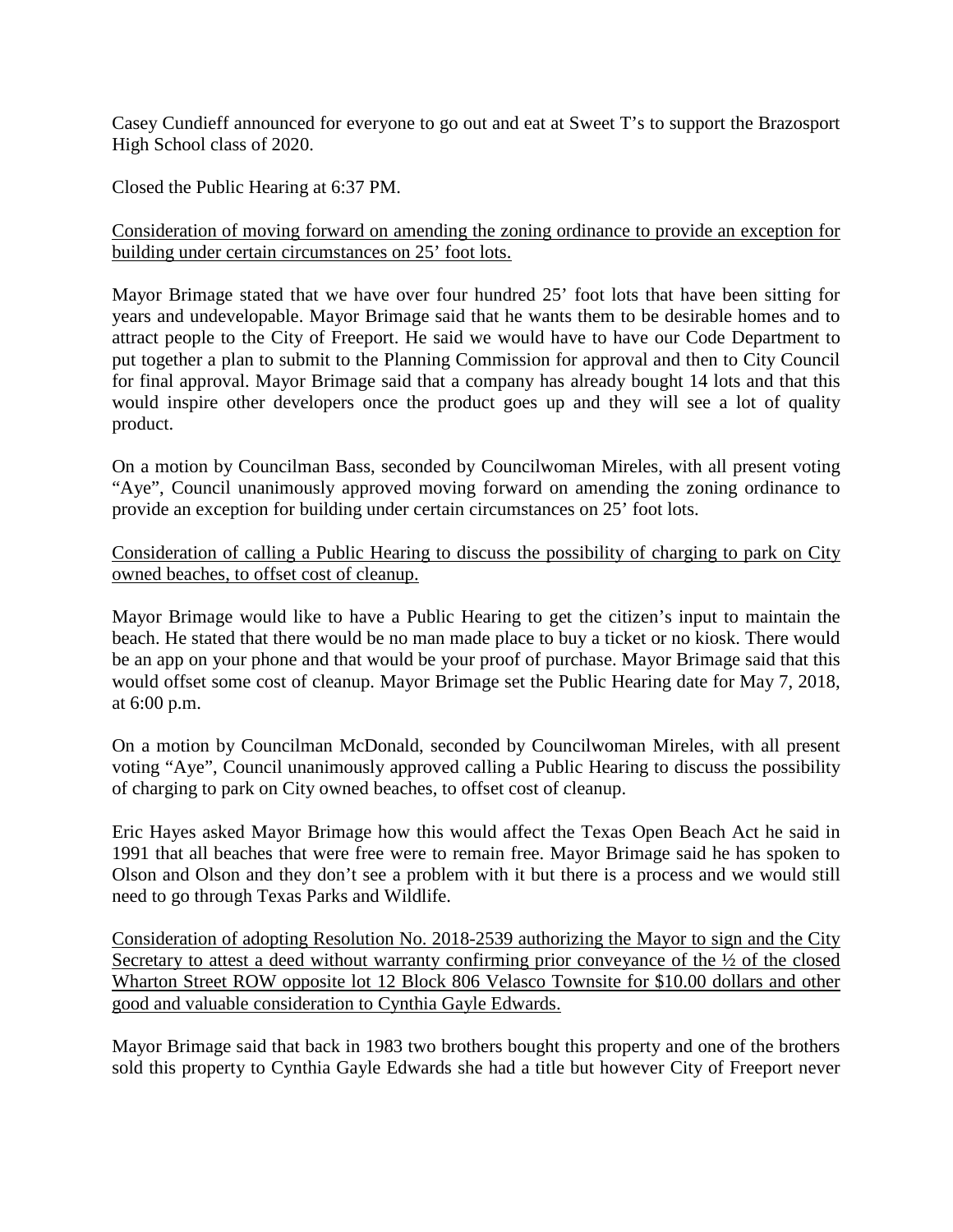filed a deed for this ROW to be included into this property. The other half of the property did get deeded to the brother but this half just didn't get deeded.

Billy Shoemaker said that in 1983 the Wharton Street ROW was sold to two brothers Donnie and Henry Merrill. One of the brothers has passed away and the other brother is unreachable due to illness. County records still show that the City of Freeport still owns this property. Mr. Shoemaker stated that the cleanest way to do this is to resale Ms. Edwards the property for \$10.00 dollars.

On a motion by Councilwoman Mireles, seconded by Councilman McDonald, with all present voting "Aye", Council unanimously approved adopting Resolution No. 2018-2539 authorizing the Mayor to sign and the City Secretary to attest a deed without warranty to Cynthia Gayle Edwards confirming prior conveyance of the ½ of the closed Wharton Street ROW opposite lot 12 Block 806 Velasco Townsite for \$10.00 dollars and other good and valuable consideration.

## Consideration of authorizing Mayor to sign Water and / or Sewer Service Agreement with Palmetto Lakes LP.

Mayor Brimage said that this is the RV Park out on Hwy 36 we are already supplying water to them. They are adding an additional 190 spots to the back and they are willing to connect to the water that is already there. We will be adding to the contract saying the City will not be responsible for any upgrades to our current system out there if the other 190 maxed out our facility. The RV Park would be responsible if we continue to sale them water to their 190 spots to upgrade them themselves.

Councilman Bass said that we would have to send the contract back for them to sign the updated contract and if they were aware of the changes. Mayor Brimage said yes.

Councilman Yates asked about the sewer services. Mayor Brimage said it's the same. Councilman Yates asked if they would be responsible for all this and Jerry Meeks said yes, it will be their lift station and everything. The City is not responsible for the up keep at this station.

On a motion by Councilman McDonald, seconded by Councilwoman Mireles, with all present voting "Aye", Council unanimously approved authorizing Mayor to sign Water and / or Sewer Service Agreement with Palmetto Lakes LP.

## Discuss and consider the sale of City's interest in Lot 8, Block 809, also known as 1810 North Avenue O, Velasco Townsite, Tax ID 8110-4175-000.

On a motion by Councilman Yates, seconded by Councilman McDonald, with all present voting "Aye", Council unanimously approved the sale of City's interest in Lot 8, Block 809, also known as 1810 North Avenue O, Velasco Townsite, Tax ID 8110-4175-000.

Discuss and consider authorizing Museum Manager to contract with the company offering the lowest and best price, not exceeding \$50,000.00, to repair museum roof.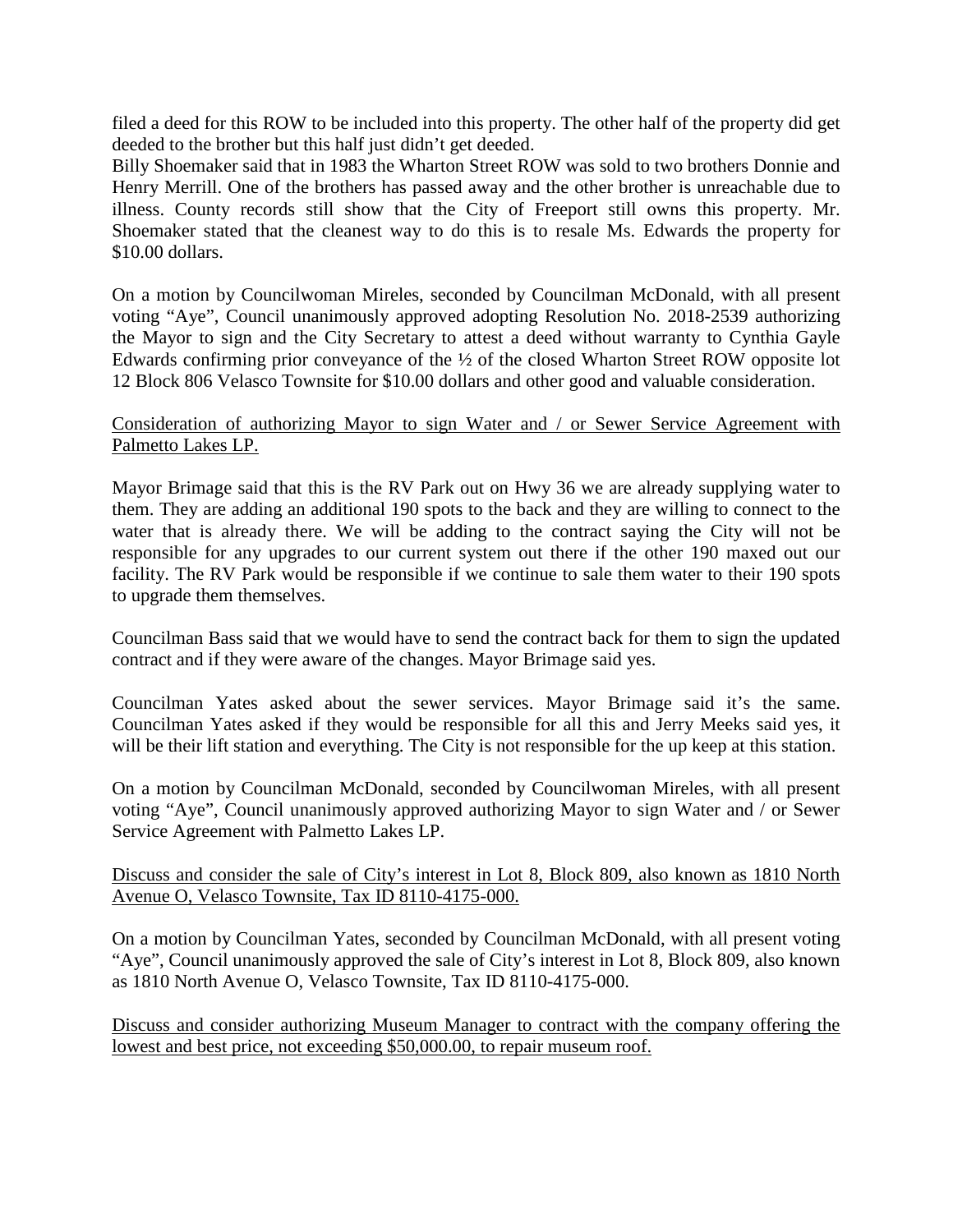Leann Strahan stated that the last time we discussed this we had Tom Allen from All Sides Inspection come out and look at the roof. Theriot also came out but we are still waiting on the quote. Ms. Strahan said it continues to deteriorate and with the rain that we are getting it just gets worse. Her recommendation was to go with one of the higher bids so that way they wouldn't be back in this situation in five years.

Councilman McDonald said you get the weight of two or three roofs and eventually you will have to remove all of them. Councilman McDonald suggested we get someone to look at how many roofs are on there now.

On a motion by Councilman Yates, seconded by Councilman McDonald, with all present voting "Aye", Council unanimously approved authorizing Museum Manager to contract with the company offering the lowest and best price, not exceeding \$50,000.00, to repair museum roof.

Mayor Brimage said we would go with Holden Roofing to remove the roof and then place the membrane roof on.

Councilman Bass asked how we will know what the budget adjustment will be. Mayor Brimage said it could be from 25 to 35 thousand.

Leann Strahan thanked everyone for coming out and supporting the Farmer's Market.

Discuss City buildings and/or structures in need of repair, i.e., Freeport Community House, Mystery Boat, Service Center and Antonellis.

Mayor Brimage said that we have to do something to clean up the City and move forward on our building structures.

Freeport Community House - get prices to tear it down.

Councilwoman Mireles asked if we could rebuild the Freeport Community House and not build houses on that property.

Antonellis – is being rented out since 2013 for \$150.00 dollars a month and the City is paying for the water and sewer.

Mystery Boat – outriggers need to come down and the material is rotten from the inside out.

Councilwoman Mireles asked if we could find another Mystery Boat to replace the one we have.

Old City Hall – get prices to tear it down.

Willie Garcia asked why he wasn't on the agenda. Mr. Welch stated we were waiting on the appraisal to come back. Mayor Brimage told Mr. Garcia that he did win the bid for \$42,000.00 and he would be on the next agenda.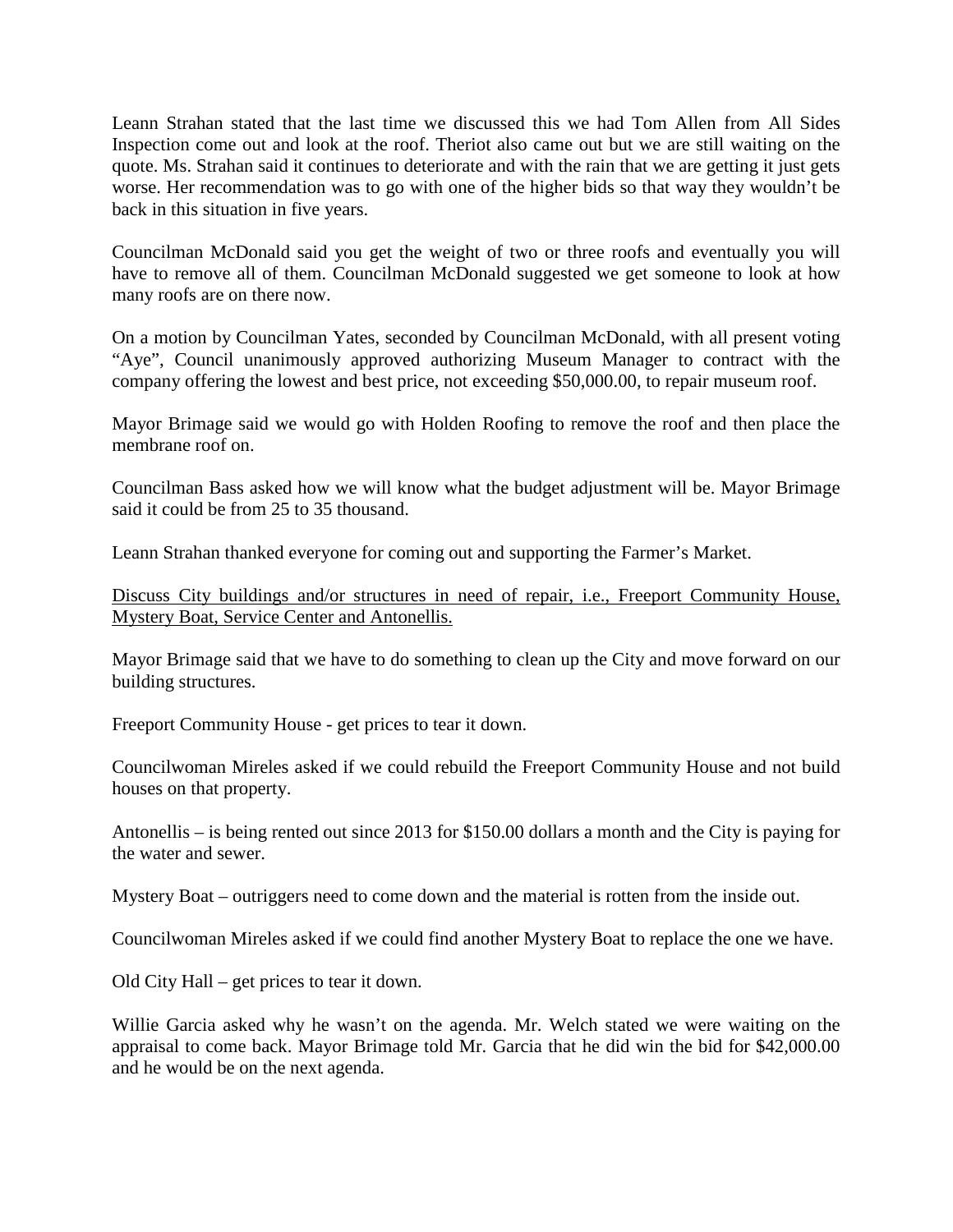# Consideration of taking action on any other item discussed in Executive Session.

No action taken.

# Work Session:

# Mayor Troy T. Brimage announcements and comments.

Mayor Brimage stated that they got with Baker Lawson and got a letter on the 1300 Block of West 5<sup>th</sup> Street. David Hoelewyn said that it was best to do the whole block. Councilman Bass asked if this was something that could or would not be included in the Interlocal Agreement and Mr. Hoelewyn said it something that we are responsible for now. Councilman Bass suggested that we get together and see how much what the cost is. David Hoelewyn presented a cost report that would cost about \$24,000.00 for an Engineer to do it or \$6,700.00 for Street Department to do it.

Mayor Brimage stated we have three alleys left to repair and we are done. Mayor Brimage suggested that we should black top the alleys now that we have a solid surface.

## Councilman McDonald Ward A.

Councilman McDonald thanked Kim Townsend for going out to Lincoln Park and addressing the park the next day.

# Councilman Bass Ward B.

Councilman Bass said that he had issues with the alleys but Mayor Brimage addressed those already. He also said that there are still some issues with parking in the front yard. Councilman Bass said that last time he brought up issues about a noise complaint and he thanked Chief Garivey for issuing a citation this time. He said we are and will be enforcing the noise ordinance.

### Councilwoman Mireles Ward C.

Councilwoman Mireles asked David Hoelewyn about 1912 North Avenue G if he ever went to look at the drainage. Mr. Hoelewyn stated yes he did and that they would have to put new culverts in.

Councilwoman Mireles asked what was the deal with City wide trash she said it was everywhere. Mayor Brimage asked Billy Shoemaker when they started to pick that up. Billy said they started today. Councilwoman Mireles stated that her neighbors were asking if we had an Ordinance where you couldn't go dumpster diving and spreading it all over the place. If it's on the curb it's free for all is that the way it works. Mr. Shoemaker said that City Employees pick up tires and oil because Waste Connections doesn't but that they pick up everything else.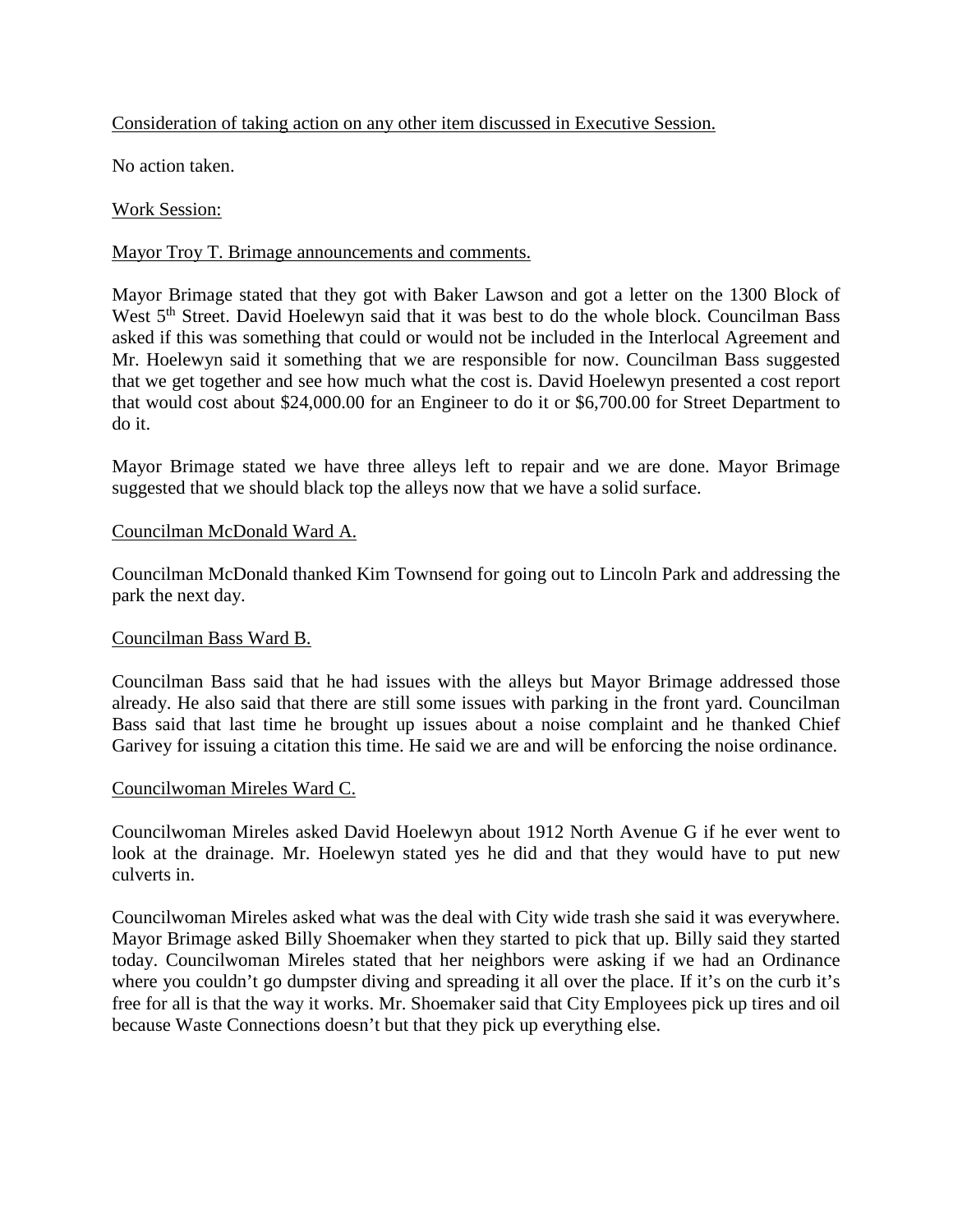#### Councilman Yates Ward D.

Councilman Yates asked Melanie Oldham if she ever figured out how to get rid of the soft plastic. Melanie Oldham said there is a program we can apply to get some grant money.

#### Updates on current infrastructure.

Sewer line installation on South Avenue I - complete Lower water line 1500 Block West Broad and 4<sup>th</sup> Commerce Street water and sewer project- Engineering phase Lift station and force main South Avenue A SSO plan camera inspection - hasn't started Alley paving - not complete SSO plan sewer main replacement West  $2<sup>nd</sup>$  to West  $8<sup>th</sup>$  - complete Repair street 1900 Block North Avenue G Victoria Street Drainage work - complete 1600 Block  $5<sup>th</sup> Street – curb, gutter and sidewalk$ 1600 Block  $6<sup>th</sup> Street - \text{curb}$ , gutter and sidewalk

#### Update on Hwy 288 and Brazosport Blvd.

Mayor Brimage stated that he had a conference call with Senator Huffman and her staff and TX DOT. The roads from the North city limits of Freeport to Angleton were asphalt and they usually last about five years. They did not want to come and resurface our concrete roads because they last about fifteen to twenty years. The failure was they used river gravel in the mix with that concrete it was something that some Engineer had come up with and has failed and that's where the deterioration has come from in the concrete. They have gotten with some Engineers from Texas A & M and they have come up with some white materials that they are saying will work. TTI will perform a test on it which they just completed it and in two weeks they will provided us with the results to see if this material worked or did not work. If the Engineers come back and say it failed they will have the funds to fix the concrete and redo it.

Kim Townsend asked if it carry's the same life span the ten to fifteen years of the concrete. Mayor Brimage stated that the test is to get them through the life span of the road from when they poured it has nothing to do with a permanent fix.

#### Update on reports / concerns from Department heads.

Larry Fansher wanted an update on the security lighting at the park. Kim Townsend said that the lighting at Arrington Park center point was tying in because the line had been cut four, five or six years ago or longer. Mr. Fansher said that there was lights and electricity back in 2015. Ms. Townsend said yes but somewhere in the ground the line had been cut and that's what we are working on.

Mayor Brimage opened Executive Session at 7:35 PM and closed the Work Session.